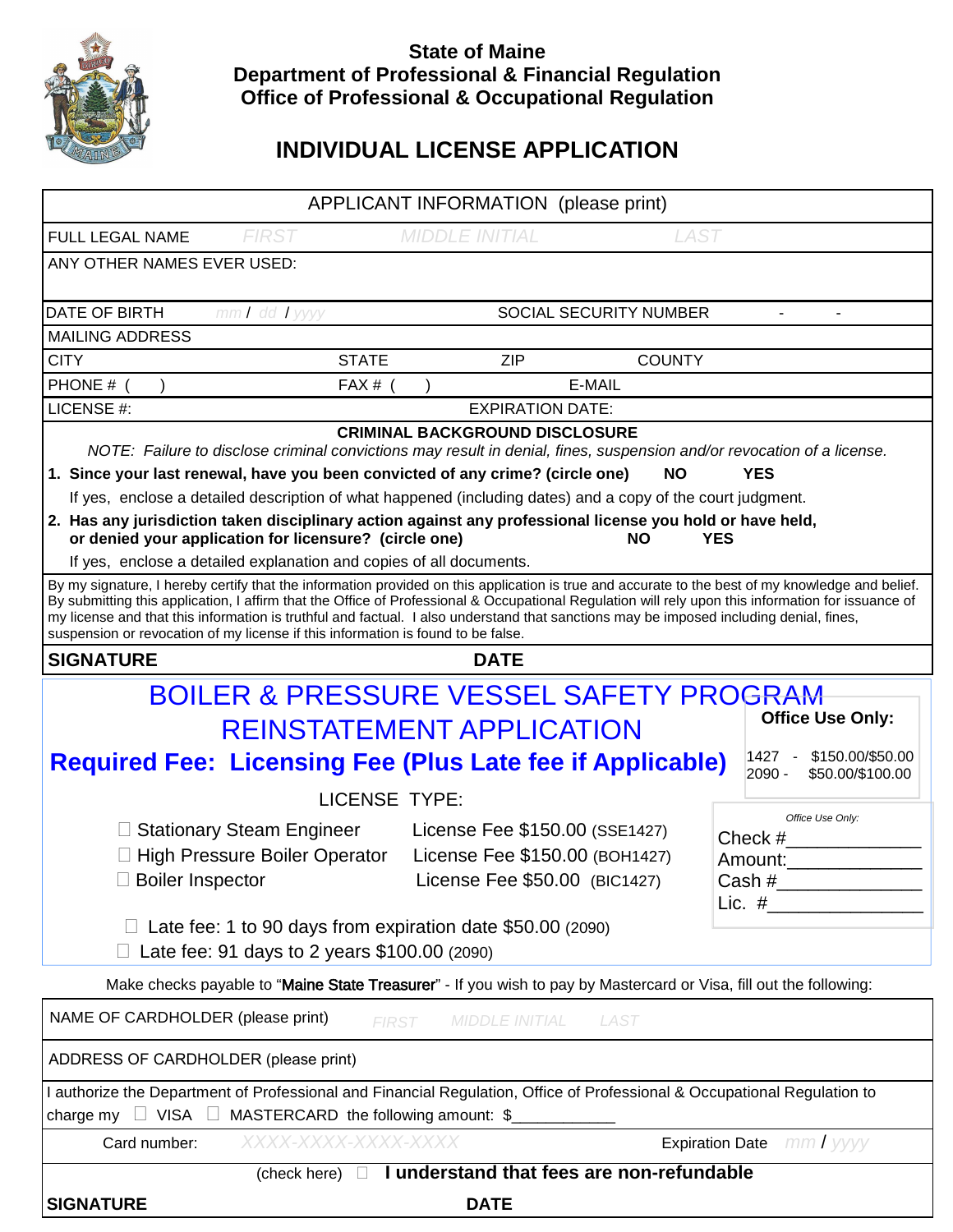### **BOILER INSPECTORS ONLY:**

Do you hold a current National board Commission?  $\square$  Yes  $\square$  No Please enter your National Board Commission Number. \_\_\_\_\_\_\_\_\_\_\_\_\_\_\_\_\_\_\_\_\_\_\_\_\_\_\_\_ Please enter the expiration date of your National Board Commission. \_\_\_\_\_\_\_\_\_\_\_\_\_\_\_\_\_\_\_